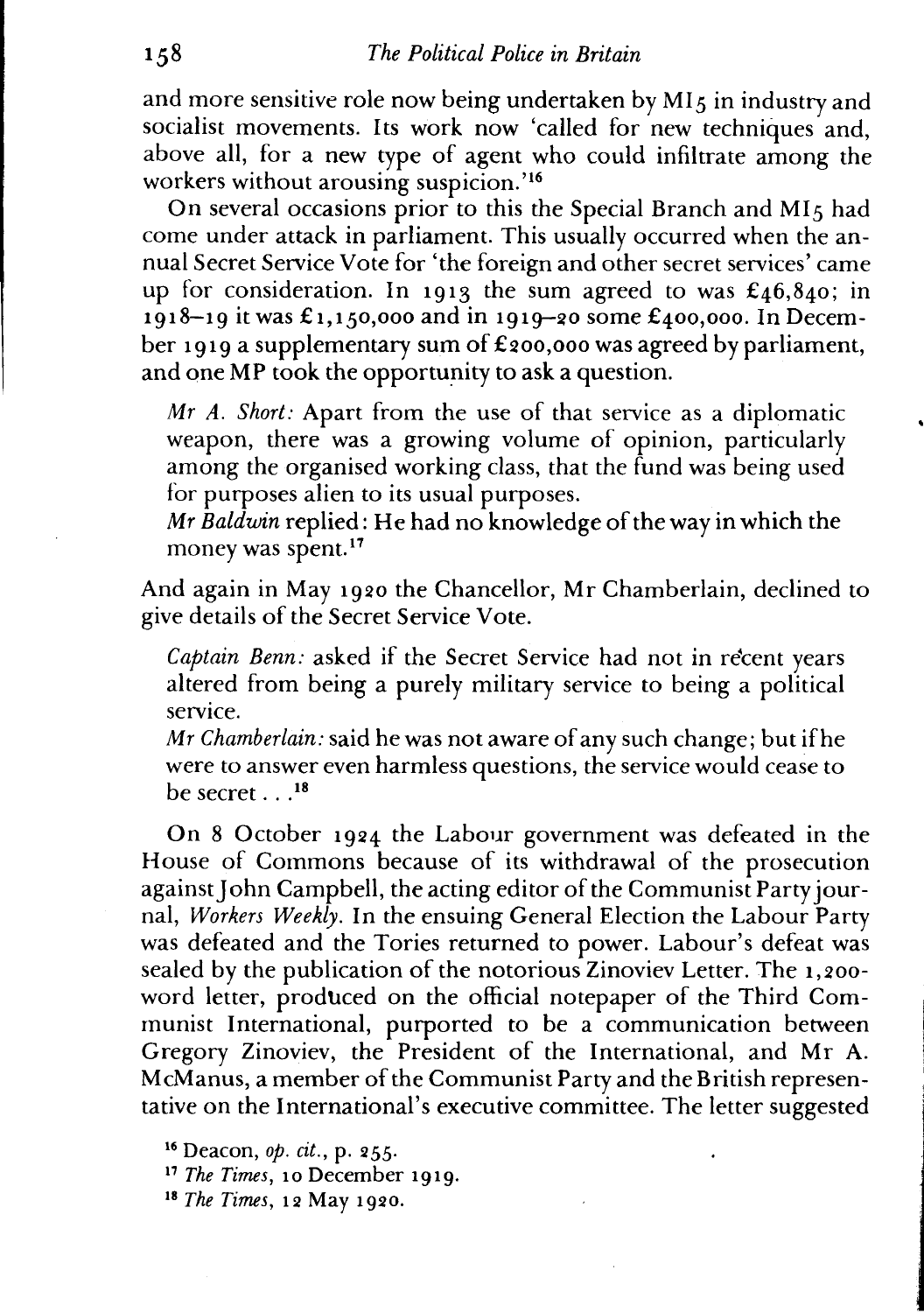that the British comrades should be working to create a revolutionary insurrection and included the directive that 'Armed warfare must be preceded by a struggle among the majority of British workmen, against the ideas of evolution and peaceful extermination of capitalism. Only then will it be possible to count on the complete success of an armed insurrection.<sup>'19</sup> At this time ruling-class paranoia over the revolution in Russia and the militancy of socialist movements in Britain was at a highpoint. Many in the Tory Party, the press, the Ministries and the inielligence agencies considered the Labour Parry.and the MacDonald government as being only one step removed from the Russian Bolsheviks - the reality of MacDonald's reformism and clear hostility to the working class notwithstanding. What tended to confirm this belief was the strong lobby within the Labour ranks for a trade agreement with Russia. When the election was called this put an end to the ratification of the Anglo-Russian trade treaties then before parliament. However, the proposed treaty together with the Zinoviev letter 'enabled the Conservative Party to paint MacDonald as the dupe and abettor of Bolshevism's subversive aims'.20

The Zinoviev plot involved two groups of conspirators. Firstly, there were the two White Russians who forged the letter and Zinoviev's signature. Secondly, a group in Britain who sought to exploit the letter's implications and who provided 'proof' of its authenticity these were a middle-man named Thurn, members of MI6 and MI5, the top personnel at the Foreign Office, and the Tory Party. The two forgers in Berlin were Alexis Bellegarde and Alexander Gumansky, who were both members of an exiled White Russian organisation, the Brotherhood of St George. The precise route of the letter to Britain is still uncertain but what is clear is that a copy was in the hands of the Foreign Office by 10 October. Thurn also had a copy and touted it around trying to ensure that its contents were made public. At the Foreign Office, the head of MI6, Sinclair, got together with Admiral 'Blinker' Hall (the ex-chief of the Naval Intelligence Department) and several others. The upshot was that Thurn appeared to have been paid £7,500 by Tory Party Headquarters and they in turn arranged for the letter's publication in the Daily Mail. Throughout Sinclair masterminded the operation. The publication of the letter was essential to the plotters to bring it to public attention, but it was even more important for the Foreign Office to authenticate the letter's origin.

I

<sup>&</sup>lt;sup>19</sup> Quoted by Deacon,  $op.$   $dit.$ , p. 256.

<sup>&</sup>lt;sup>20</sup> Chester, Fay and Young, The Zinoviev Letter (1967) p. 33.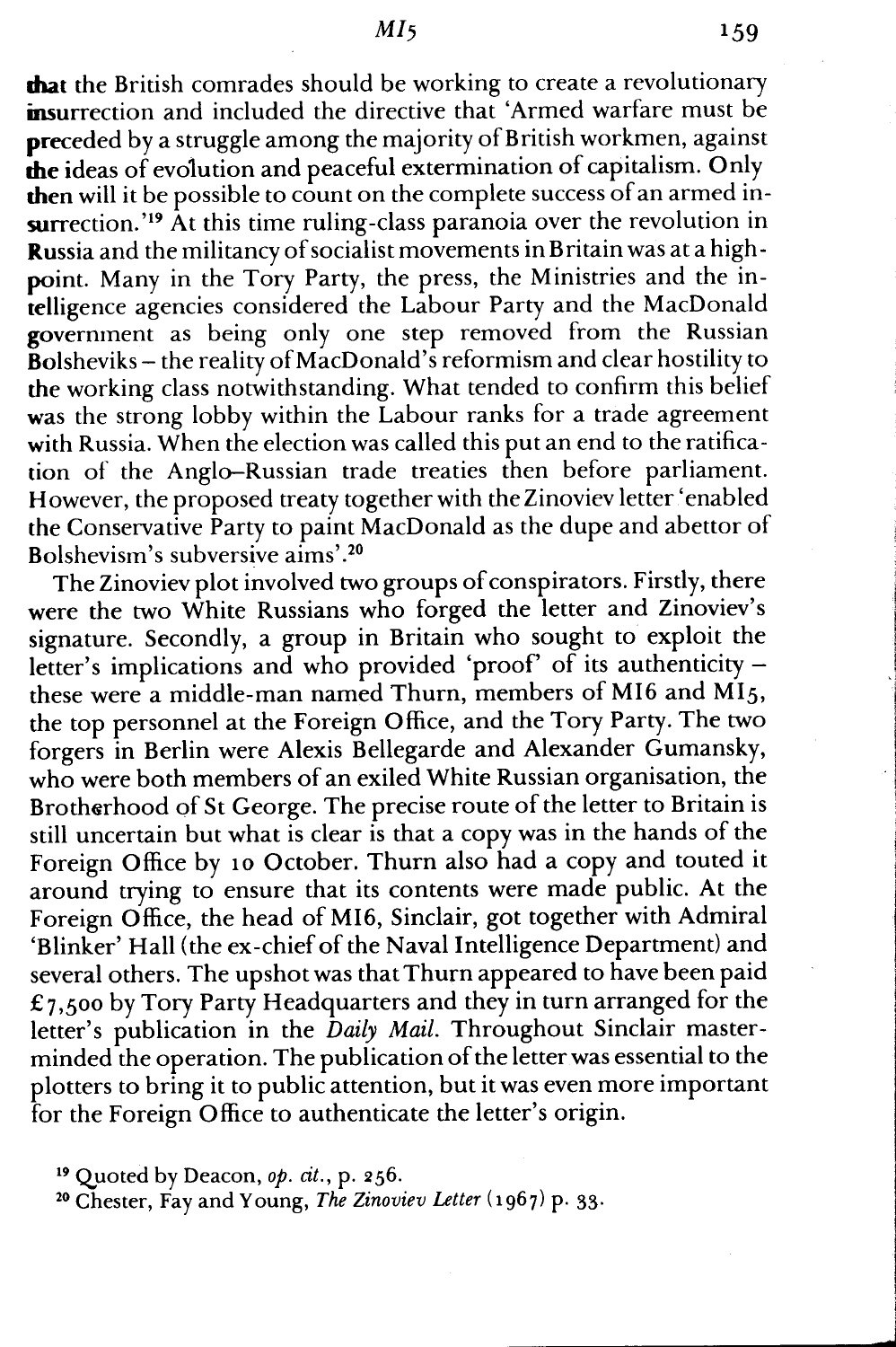.Before looking ar rhe morivarion of the Foreign office it must be asked what the Prime Minister, MacDonald, was doing about the letter?<sup>21</sup> MacDonald, who was away from London campaigning in the country and his own constituency, had been sent a copy of the letter by the Foreign Office-who, as already mentioned had a copy on 10 October. MacDonald instructed the Foreign Office to establish the authenticity of the letter and, pending the outcome of this, to draft a protest to the Russian government. On 23 October MacDonald got a copy of the draft protest which he returned uninitialled - that is, no authority to act was being given until proof of the letter's origin had been established. On 24 October, without the permission of the Prime Minister or any other member of the government, the Foreign Office sent the protest to the Russian embassy and without waiting for a reply the whole story was given to the press - four days before the election. The publication of the protest to the Russians itself served as authentication of the letter's conrents and origin.

This unauthorised action by the Foreign Officewas no accident. The top administrator at the Foreign Office, Sir Eyre Crowe, the Permanent Under-Secretary, and Sinclair, head of MI6, were convinced that a new Labour government would seek to limit the work of the secret service. 'And once a small, but powerful group of threatened men had convinced themselves that the letter was genuine, their incipient institutional paranoia made it almost inevitable that they should become equally convinced that Ramsay MacDonald was secretly plotting to prevent the letter's publication.<sup>'22</sup> It is clear MacDonald had no such intention, but the informal network of conspirarors within the Foreign Office and outside expressly set out to do the maximum damage to the Labour Party. The steps taken by the Foreign Office to authenticate a letter they wanted to believe was genuine were laughable. Trevor-Roper describes the report from Sinclair to Sir Eyre Crowe as follows:

'It amounts to simply this: our man in Riga (which was nor then in the Soviet Union) says that he knows of a conversation berween Chicherin and Zinoviev which proves the letter to be genuine. That so contemptible a snippet of unverifiable gossip from an unidentified and distant source - and Riga was notoriously the factory of anti-Soviet propaganda and fiction - should have been sent, as authoritative proof of fact, by the Head of the Secret Service to the Permanent Under-Secretary of the Foreign Office, shows

<sup>21</sup> MacDonald combined the posts of Prime Minister and Foreign Secretary. <sup>22</sup> Chester, Fay and Young,  $o\dot{p}$ .  $\dot{c}it$ ., p. 108.